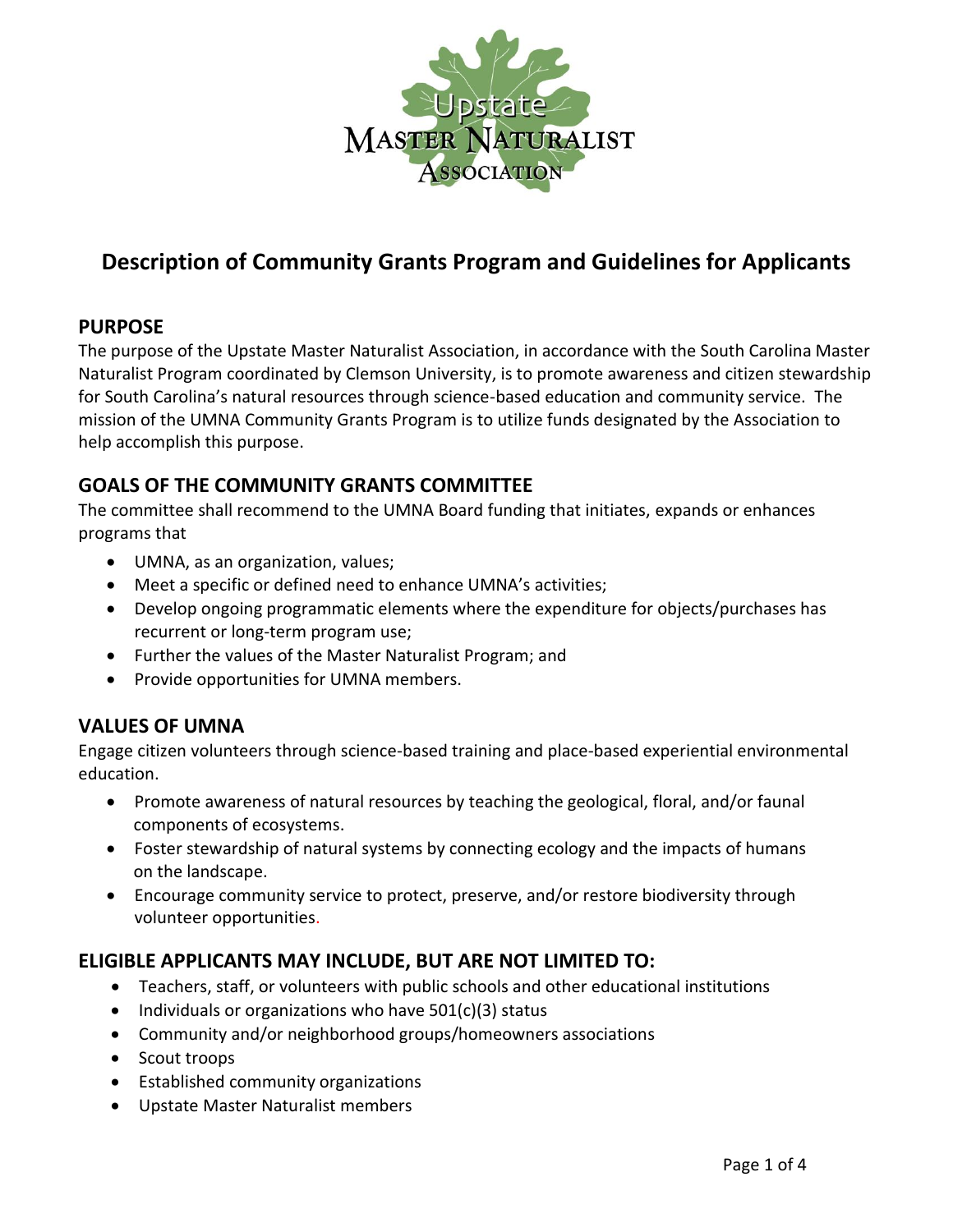# **GRANT AWARDS**

- The number and monetary value of grant awards may vary annually according to the availability of funds and the number of qualified grant requests selected for funding
- The minimum grant amount which may be awarded is \$100
- During any year, UMNA retains the option of not awarding any grants in the event of a lack of association funds or the absence of qualified grant requests

### **EVALUATION PROCESS**

Using the following categories, The UMNA Community Grants Committee will review and evaluate all grant applications in view of the project's ability to reflect the values of UMNA and the Grants Program outlined above.

- Promotion of UMNA Values
- Merit of the need addressed by the project
- Identification of stakeholders involved in project
- Impact of Project
- Quality of financial plan for project
- Determination of project's success

During the evaluation process, the Community Grants Committee may interview the applicant and/or visit the site of the proposed project.

# **GUIDELINES FOR GRANT APPLICANTS**

*The Application Deadline is AUGUST 1, 2022 at 5:00 pm.* **Applications will be neither accepted nor revised after the application deadline.** Grants should be submitted by email to Polly Powell, Chair of Community Grants Committee, at [pollypowellpp@gmail.com.](about:blank) Questions concerning the grant may also be submitted to Polly Powell.

The project must benefit the upstate area of South Carolina and further the values of UMNA. The upstate is considered to include Anderson, Greenville, Oconee, Pickens and Spartanburg Counties. Projects located in counties other than those listed will be considered.

A grant application may be for a project that is a new initiative or a continuation of an established program. It is expected the grant award will cover the project's needs within the timetable of the grant year. If a project requires more than one year to complete or more funding is needed, a separate Grant Application must be completed each year.

Grant funds may be used to purchase equipment and materials necessary for the implementation of a well-planned program or project integrated with other curriculum materials and activities.

No personnel salaries or personnel benefits may be paid by grant funds.

A mid-cycle narrative and financial report are due to the Community Grants Committee Chair by February 1, 2023. These reports should detail progress on the project's activities and outcomes and compare expenditures versus budget projections. A final narrative and financial report that details the project and the financial expenditures are due to the Chair of the Grants Committee on AUGUST 31, 2023. (The Community Grants Committee Chair is Polly Powell, pollypowellpp@gmail.com.)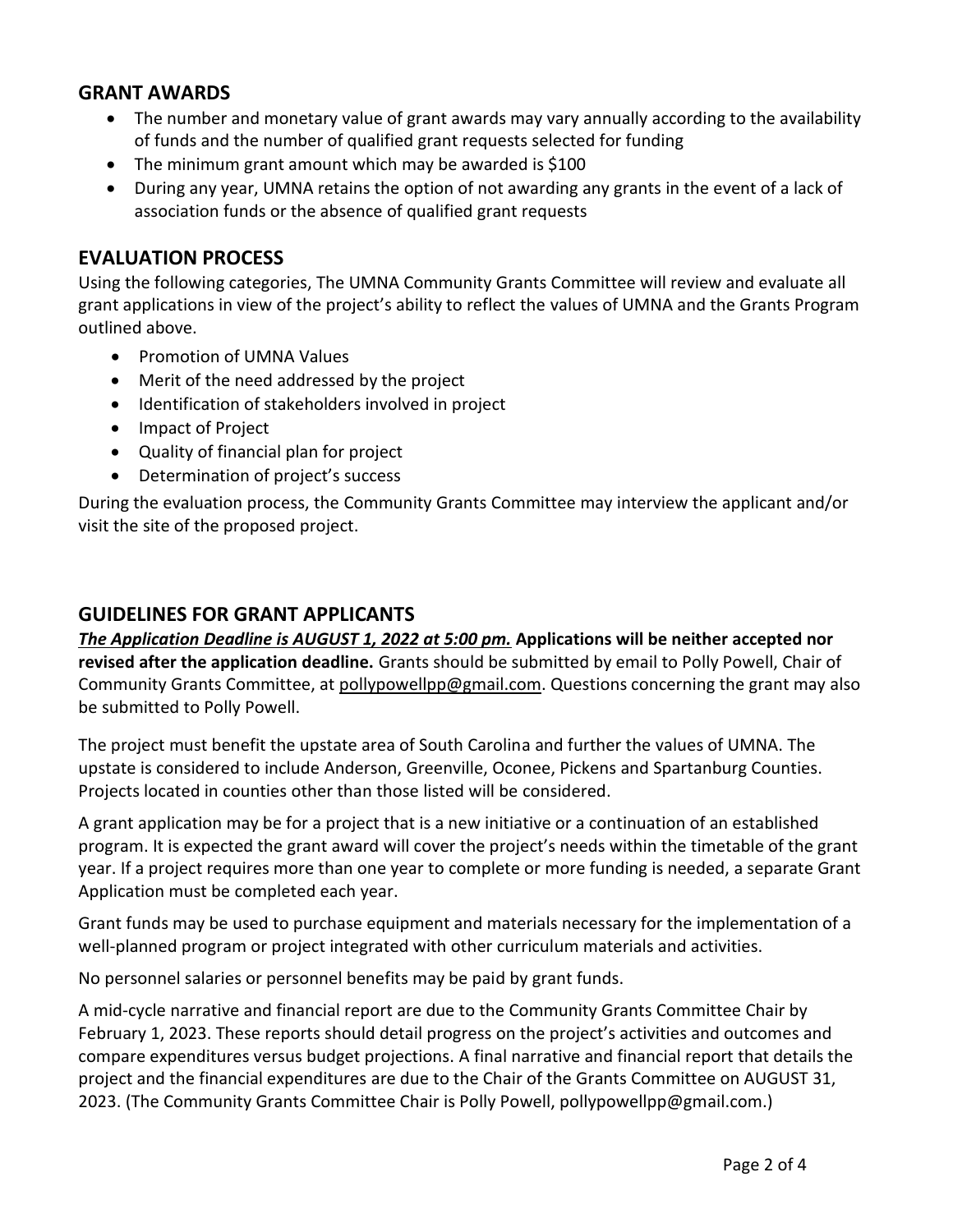A brief presentation about the project is to be given at the September 22, 2022 general meeting of UMNA.

In keeping with UMNA's relationship with Clemson University Cooperative Extension Service, any project receiving grant funds must welcome people of all ages, regardless of race, color, gender, religion, national origin, disability, political beliefs, sexual orientation, or marital or family status. A statement of compliance with this policy must accompany the grant application.

In keeping with UMNA's status as a tax-exempt organization under section  $501(c)(3)$  of the Internal Revenue Code, any project receiving grant funds must refrain from disseminating propaganda, attempting to influence legislation or participating/intervening in any political campaign on behalf of any candidate for public office. A statement of compliance to this requirement must accompany the grant application.

The applicant must submit a copy of a tax-exempt letter from the Internal Revenue Service.

# **TIMELINE FOR GRANT APPLICATION AND SELECTION**

#### **JUNE 1, 2022**

Announcement of annual UMNA Grants Program by the Chair of the Community Grants Committee. Application and guidelines will be posted by the Chair on the UMNA website, other social media sites and in the UMNA newsletter. Notification will also be sent to other related organizations, such as the SC Native Plant Society.

### **AUGUST 1 , 2022 (5:00pm)**

### **Submission deadline for Grants applications**

Confirmation of receipt will be sent to the applicant by the Community Grants Committee Chair.

#### **AUGUST 2 – 20, 2022**

A member of the Grants Committee will conduct interviews and site visits, as needed. The Community Grants Committee will evaluate the grant applications and recommend the grants to be funded to the Board.

#### **SEPTEMBER 1, 2022**

The Chair of the Community Grants Committee presents the slate of grant recipients to the UMNA Board for final approval. Once approval has been given, the Chair will notify the recipients of their award. The applicants of grants that were not approved will also be notified.

#### **SEPTEMBER GENERAL MEETING (FOURTH THURSDAY OF SEPTEMBER), September 22, 2022**

The Chair of the Community Grants Committee will announce the grants to be funded and present a check to the project leader, who will give a brief description of the project. Beginning with the September, 2023 meeting, project leaders will share a summary of the project and whether or not the project met its goals.

#### **FEBRUARY 1, 2023**

Mid-cycle progress narrative and financial report are due to the Chair of the Community Grants Committee.

#### **AUGUST 31, 2023**